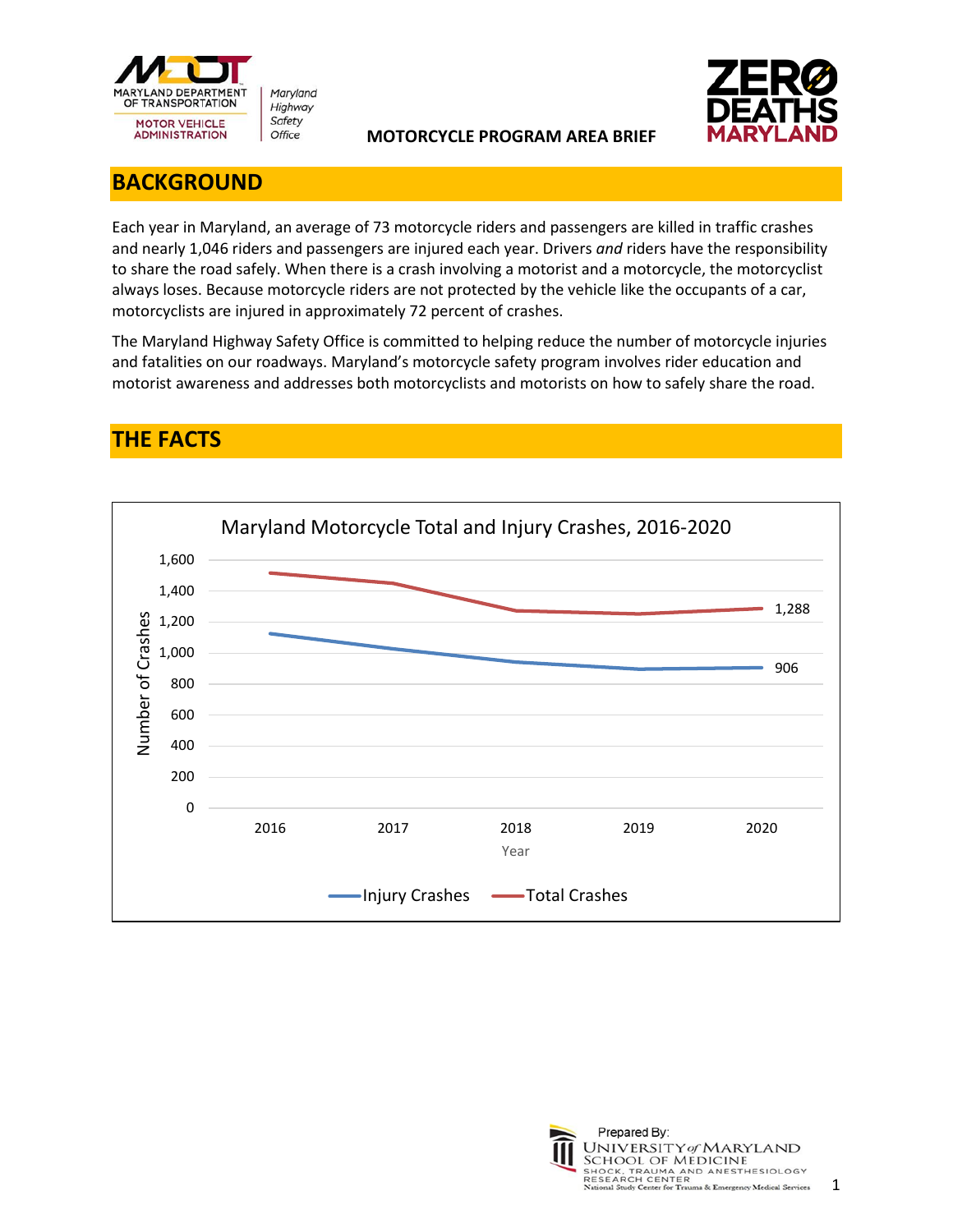





- **Motor vehicle crashes are a huge threat to public health**. Motor vehicle crashes continue to be a leading cause of death in the United States<sup>[1](#page-1-0)</sup>. In 2019, approximately 6.8 million crashes were reported; approximately [2](#page-1-1)9 percent resulted in an injury or fatality<sup>2</sup>.
- **Motorcycle-related crashes in Maryland show a reduction.** Over the past five years in Maryland, the highest number of crashes occurred during 2016 (n=1,517). From 2016 to 2020, the number of motorcycle crashes decreased by 15 percent despite a slight increase in crashes in 2020 as compared to  $2019<sup>3</sup>$  $2019<sup>3</sup>$  $2019<sup>3</sup>$ .



<span id="page-1-0"></span><sup>1</sup> CDC National Vital Statistics Reports – 10 Leading Causes of Death, United States, 2018

<span id="page-1-1"></span><sup>&</sup>lt;sup>2</sup> Motor Vehicle Crash Data Querying and Reporting All Motor Vehicle Crashes Years: 2015-2019. Report Generated: Thursday, January 20,2022 (10:39:20 AM).

<span id="page-1-2"></span><sup>&</sup>lt;sup>3</sup> In 2020, the world experienced the COVID-19 pandemic which contributed to significant changes in roadway travel and driver behavior. Reduced vehicle miles traveled and open roadways resulted in an increase in speed and other risky driving behaviors. Consequently, 573 people died in traffic-related crashes on Maryland's roads, representing an increase of more than seven percent from the previous year's total of 535, with pedestrian and bicycle fatalities comprising over one-quarter of the State's roadway deaths. While overall fatalities increased in 2020, the reduced travel contributed to marked decreases for injury and overall crashes at the statewide and jurisdictional level. Therefore, this anomalous year must be considered when drawing conclusions based on the use of 2020 crash data to evaluate highway safety programs and trends.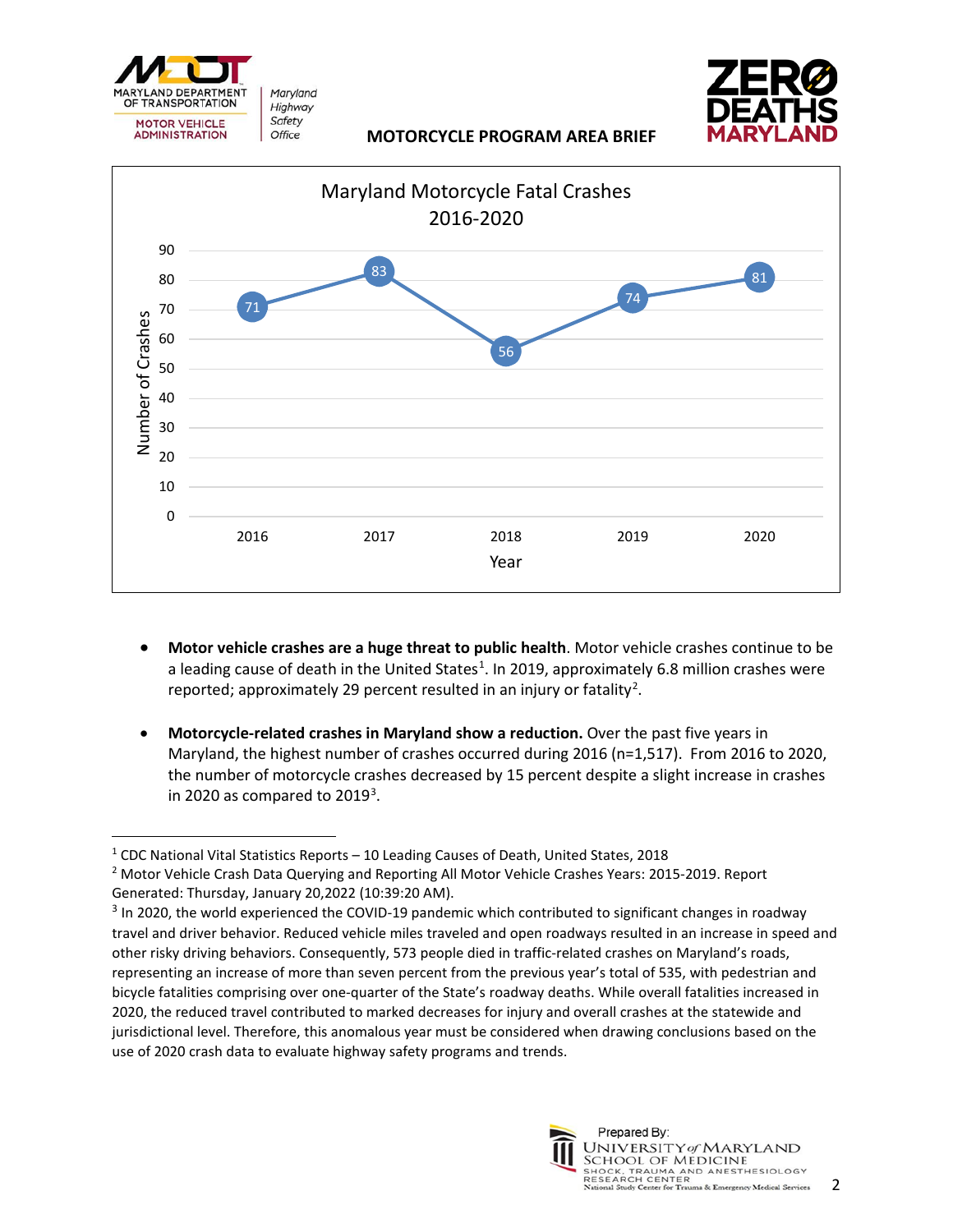



- **Most motorcycle crashes result in either an injury or fatality.** In Maryland, crashes that involved motorcyclists resulted in injury or death at more than twice the rate of all injury or death related crashes occurring across the State. In 2020, nearly 1,300 motorcycle-involved crashes occurred statewide; more than 75 percent of those crashes resulted in an injury or fatality. Between 2016 and 2020, motorcycle-related crashes accounted for approximately 14 percent of the State's crash-related deaths.
- Highly populated regions have the highest concentration of motorcycle crashes<sup>[4](#page-2-0)</sup>. Most motorcycle-related crashes occurred in Anne Arundel, Baltimore, Montgomery, Prince George's Counties, and Baltimore City. The Baltimore metropolitan area accounted for nearly half of all motorcycle crashes.



• **Motorcycle-involved crashes are highest during the warmer months.** Unlike statewide crashes, which are distributed relatively even throughout year, motorcycle-involved crashes are more prevalent in April through October, with June, July, August, and September being the peak months for motorcycle crashes. Motorcycle-involved crashes gradually declined through the fall and winter months.

<span id="page-2-0"></span><sup>4</sup> Baltimore Metropolitan area is comprised of Anne Arundel, Baltimore, Carroll, Harford, Howard and Queen Anne's Counties, and Baltimore City as designated by the Baltimore Metropolitan Council. The Washington Metropolitan Area is defined as Charles, Frederick, Montgomery, and Prince George's Counties as designated by the Metropolitan Washington Council of Governments.